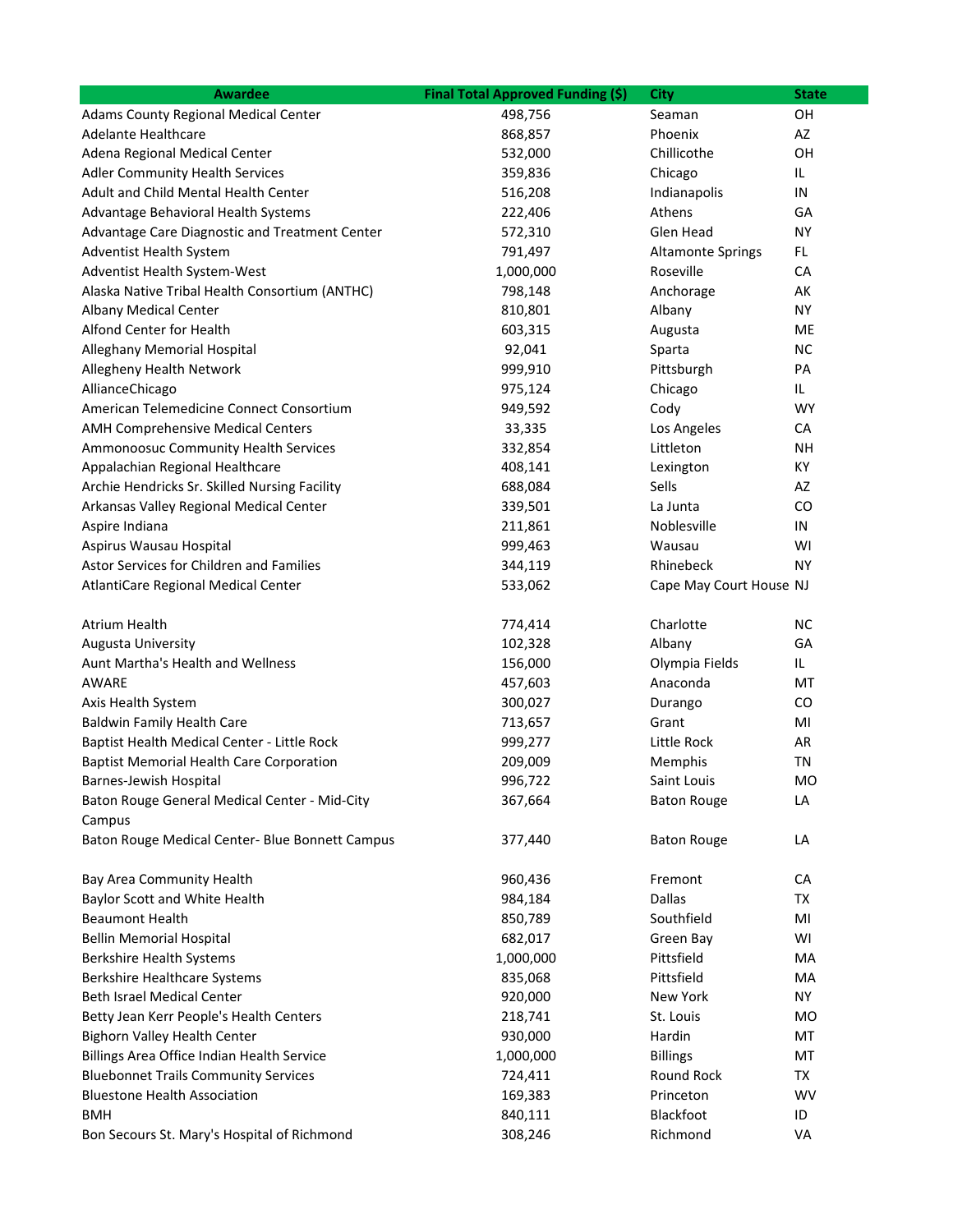| Broad Top Area Medical Center                | 354,602   | <b>Broad Top</b>        | PA             |
|----------------------------------------------|-----------|-------------------------|----------------|
| <b>Brooks Rehabilitation Hospital</b>        | 218,599   | Jacksonville            | FL.            |
| <b>Burnett Medical Center</b>                | 174,634   | Grantsburg              | WI             |
| Cabell Huntington Hospital                   | 493,888   | Huntington              | <b>WV</b>      |
| Cabin Creek Health Systems                   | 304,521   | Charleston              | <b>WV</b>      |
| California Rural Indian Health Board         | 638,914   | Roseville               | CA             |
| Camillus Health Concern                      | 983,465   | Miami                   | FL.            |
| Canyonlands Community Health Care            | 506,702   | Page                    | AZ             |
| Cape Fear Valley Health System               | 998,358   | Fayetteville            | <b>NC</b>      |
| Care Resource Community Health Centers       | 966,543   | Miami                   | FL.            |
| CareSouth Carolina                           | 242,334   | Hartsville              | <b>SC</b>      |
| CareSTL Health                               | 386,476   | Saint Louis             | <b>MO</b>      |
| Carilion Roanoke Memorial Hospital           | 933,385   | Roanoke                 | <b>VA</b>      |
| Carle Foundation Hospital                    | 643,231   | Urbana                  | IL.            |
| Carolina Community Health Center             | 1,000,000 | Wilson                  | <b>NC</b>      |
| <b>Caromont Regional Medical Center</b>      | 130,591   | Gastonia                | <b>NC</b>      |
| <b>Catholic Health Initiatives</b>           | 1,000,000 | Englewood               | CO             |
| Catholic Health System                       | 955,102   | <b>Buffalo</b>          | NY.            |
| <b>Catholic Medical Center</b>               | 1,000,000 | Manchester              | NΗ             |
| CenterPlace Health                           | 91,179    | Sarasota                | FL.            |
| <b>Centerville Clinics</b>                   | 224,205   | Fredericktown           | PA             |
| CentraCare Health System                     | 234,353   | Saint Cloud             | ΜN             |
| Centro De Salud Familiar La Fe               | 750,948   | El Paso                 | TX             |
| Centro de Salud Integral en Naranjito        | 869,990   | Naranjito               | <b>PR</b>      |
| <b>CGH Medical Center</b>                    | 183,015   | Sterling                | IL.            |
| Cherokee Health Systems                      | 861,560   | Talbott                 | TN             |
| <b>Chestnut Health Systems</b>               | 271,866   | Bloomington             | IL.            |
| Children's Hospital of Philadelphia          | 869,672   | Philadelphia            | PA             |
| Children's Hospital of Wisconsin             | 447,400   | Milwaukee               | WI             |
| <b>CHRISTUS Health</b>                       | 734,675   | Irving                  | TX             |
| Cibola General Hospital                      | 152,398   | Grants                  | <b>NM</b>      |
| City of Hope National Medical Center and     | 215,300   | Duarte                  | СA             |
| Clara Martin Center                          | 128,517   | Randolph                | VT             |
| Cobre Valley Regional Medical Center         | 449,201   | Globe                   | AZ             |
| <b>Coleman Professional Services</b>         | 631,836   | Kent                    | OH             |
| <b>Collier Health Services</b>               | 506,652   | Immokalee               | FL.            |
| Commonwealth Health Center                   | 522,752   | Saipan                  | MP             |
| CommuniCare Health Center                    | 556,846   | San Antonio             | TX             |
| Community Care Network of Kansas             | 404,923   | Winfield                | KS             |
| Community Foundation Northwest Indiana       | 539,840   | Munster                 | IN             |
| Community Health Alliance of Pasadena        | 248,024   | Pasadena                | СA             |
| <b>Community Health Center</b>               | 999,023   | Middletown              | CT             |
| Community Health Center of Central Missouri  | 329,215   | Jefferson City          | M <sub>O</sub> |
| Community Health Center of Richmond          | 335,995   | Staten Island           | <b>NY</b>      |
| Community Health Center of Southeast Kansas  | 366,168   | Pittsburg               | КS             |
| Community Health Center of the North Country | 328,104   | Canton                  | ΝY             |
| Community Health Center of Yavapai           | 915,985   | Prescott                | AZ             |
| <b>Community Health Centers</b>              | 956,655   | Winter Garden           | FL.            |
| <b>Community Health Centers of Pinellas</b>  | 962,184   | Clearwater              | FL.            |
| <b>Community Health Net</b>                  | 327,661   | Erie                    | PA             |
| Community Health of South Florida            | 347,850   | Miami                   | FL.            |
| Community Health Partnership of Illinois     | 237,738   | Chicago                 | IL.            |
| Community Health Programs Inc                | 164,079   | <b>Great Barrington</b> | MA             |
| <b>Community Health Systems</b>              | 33,320    | Moreno Valley           | CA             |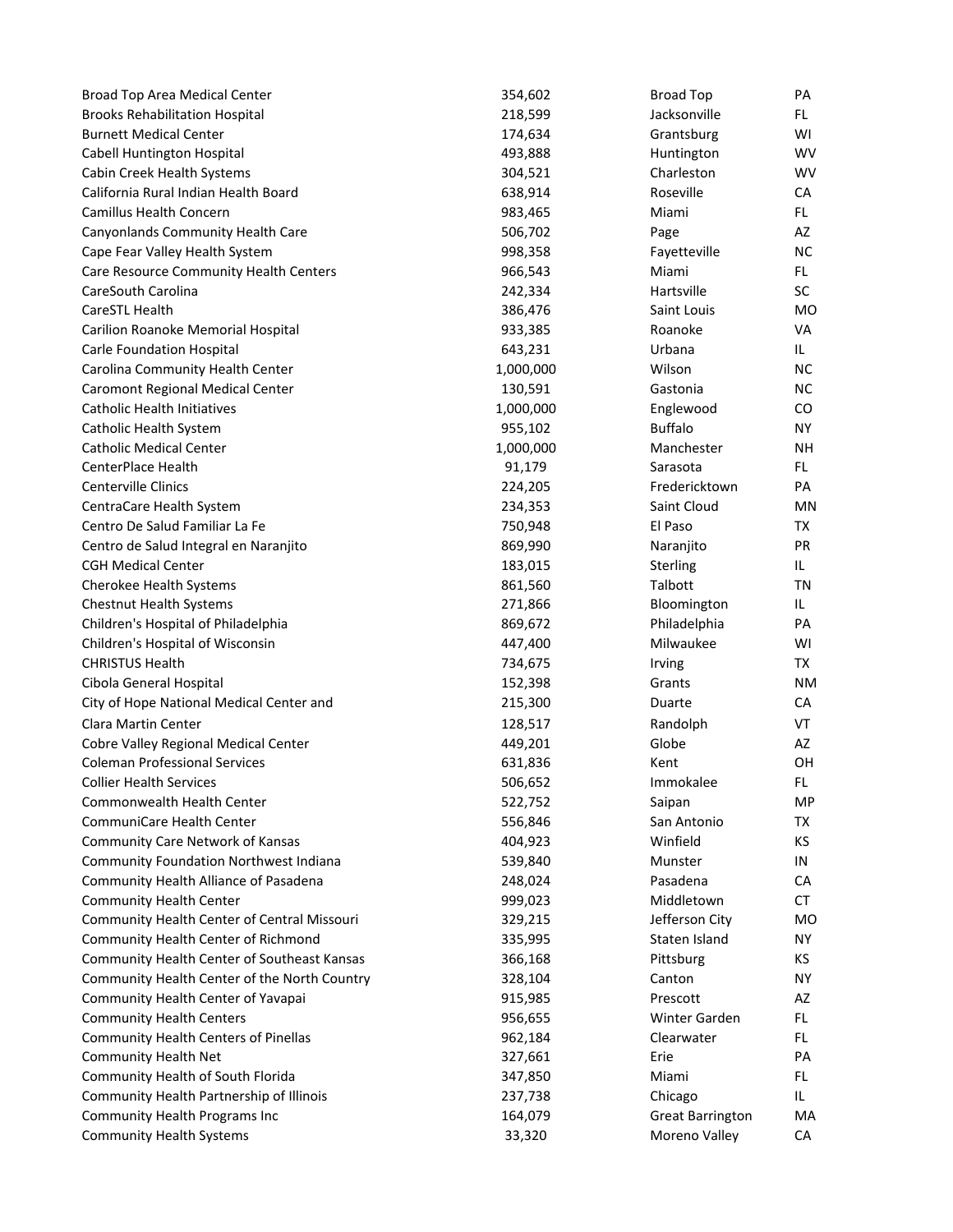| <b>Community HealthNet</b>                       | 885,000   | Gary            | IN        |
|--------------------------------------------------|-----------|-----------------|-----------|
| <b>Community Hospital</b>                        | 46,323    | Tallassee       | AL        |
| <b>Compass Community Health</b>                  | 151,879   | Portsmouth      | OH        |
| Compass Health                                   | 967,371   | St. Peters      | <b>MO</b> |
| Cook County Health                               | 513,356   | Chicago         | IL.       |
| Coos County Family Health Services               | 68,750    | <b>Berlin</b>   | <b>NH</b> |
| Cornell Scott-Hill Health Corporation            | 713,726   | New Haven       | <b>CT</b> |
| Cornerstone Family Healthcare                    | 390,330   | Cornwall        | <b>NY</b> |
| County of Los Angeles - Department of Health     | 1,000,000 | Los Angeles     | CA        |
| <b>Services</b>                                  |           |                 |           |
| Covenant Health                                  | 987,991   | Knoxville       | TN        |
| <b>Covenant Living Communities and Services</b>  | 95,114    | Skokie          | IL.       |
| CoxHealth Consortium                             | 553,551   | Springfield     | MO        |
| Credo Community Center for the Treatment of      | 541,077   | Watertown       | <b>NY</b> |
| Addictions                                       |           |                 |           |
| Creek Valley Health Clinic                       | 241,586   | Colorado City   | AZ        |
| Dayspring Health Inc                             | 533,225   | Jellico         | ΤN        |
| Dayton Children's Hospital                       | 938,136   | Dayton          | OН        |
| Denver Health and Hospital Authority             | 529,250   | Denver          | CO        |
| Detroit Health Care for the Homeless             | 221,620   | Detroit         | MI        |
| Dickinson County Healthcare System               | 1,000,000 | Gaylord         | MI        |
| DuBois Regional Medical Center                   | 530,800   | <b>DuBois</b>   | PA        |
| Duke University Health System                    | 955,557   | Durham          | <b>NC</b> |
| East Bay Community Action Program                | 164,950   | Newport         | RI        |
| <b>East Carolina University</b>                  | 367,900   | Greenville      | NС        |
| East Liberty Family Health Care Center           | 427,782   | Pittsburgh      | PA        |
| <b>Edgewater Health</b>                          | 411,750   | Gary            | IN        |
| El Centro de Corazón, Magnolia Health Center     | 999,881   | Portland        | OR        |
| El Centro del Barrio                             | 999,879   | San Antonio     | TX        |
| El Paso County Hospital District                 | 763,050   | El Paso         | TX        |
| Elaine Ellis Center of Health                    | 332,125   | Washington      | DC        |
| Elliot Health System                             | 984,953   | Manchester      | NΗ        |
| <b>Empower U Community Health Center</b>         | 301,554   | Miami           | FL.       |
| <b>Equitas Health</b>                            | 263,045   | Columbus        | OH        |
| Erie Family Health Center                        | 409,678   | Chicago         | IL.       |
| Essentia Health                                  | 981,205   | Duluth          | <b>MN</b> |
| Evergreen Health                                 | 160,806   | <b>Buffalo</b>  | NY.       |
| Family Christian Health Center                   | 124,667   | Harvey          | IL.       |
| Family First Health Corporation                  | 620,510   | York            | PA        |
| <b>Family Health Centers</b>                     | 212,164   | Okanogan        | WA        |
| Family Health Centers of Southwest Florida       | 13,801    | Fort Myers      | FL.       |
| Family Medicine Clinic for Health Equity         | 360,200   | Denver          | CO        |
| FamilyCare Health Center                         | 406,896   | Scott Depot     | <b>WV</b> |
| FCC Behavioral Health                            | 163,900   | Kennett         | MO        |
| <b>First Nations Community HealthSource</b>      | 655,395   | Albuquerque     | <b>NM</b> |
| Forsyth Memorial Hospital                        | 1,000,000 | Winston-Salem   | NС        |
| Fort Defiance Indian Hospital Board              | 244,614   | Fort Defiance   | AZ        |
| FoundCare                                        | 942,083   | West Palm Beach | FL.       |
| Franciscan Health Indianapolis                   | 747,666   | Mishawaka       | IN        |
| <b>Gaston Family Health Services</b>             | 983,524   | Gastonia        | NС        |
| Georgia Association for Primary Health Care      | 998,514   | Decatur         | GА        |
| <b>Glencoe Regional Health Services</b>          | 53,688    | Glencoe         | MN        |
| <b>Golden Valley Health Centers</b>              | 509,048   | Merced          | CA        |
| Governor Juan F Luis Hospital and Medical Center | 345,566   | Christiansted   | VI        |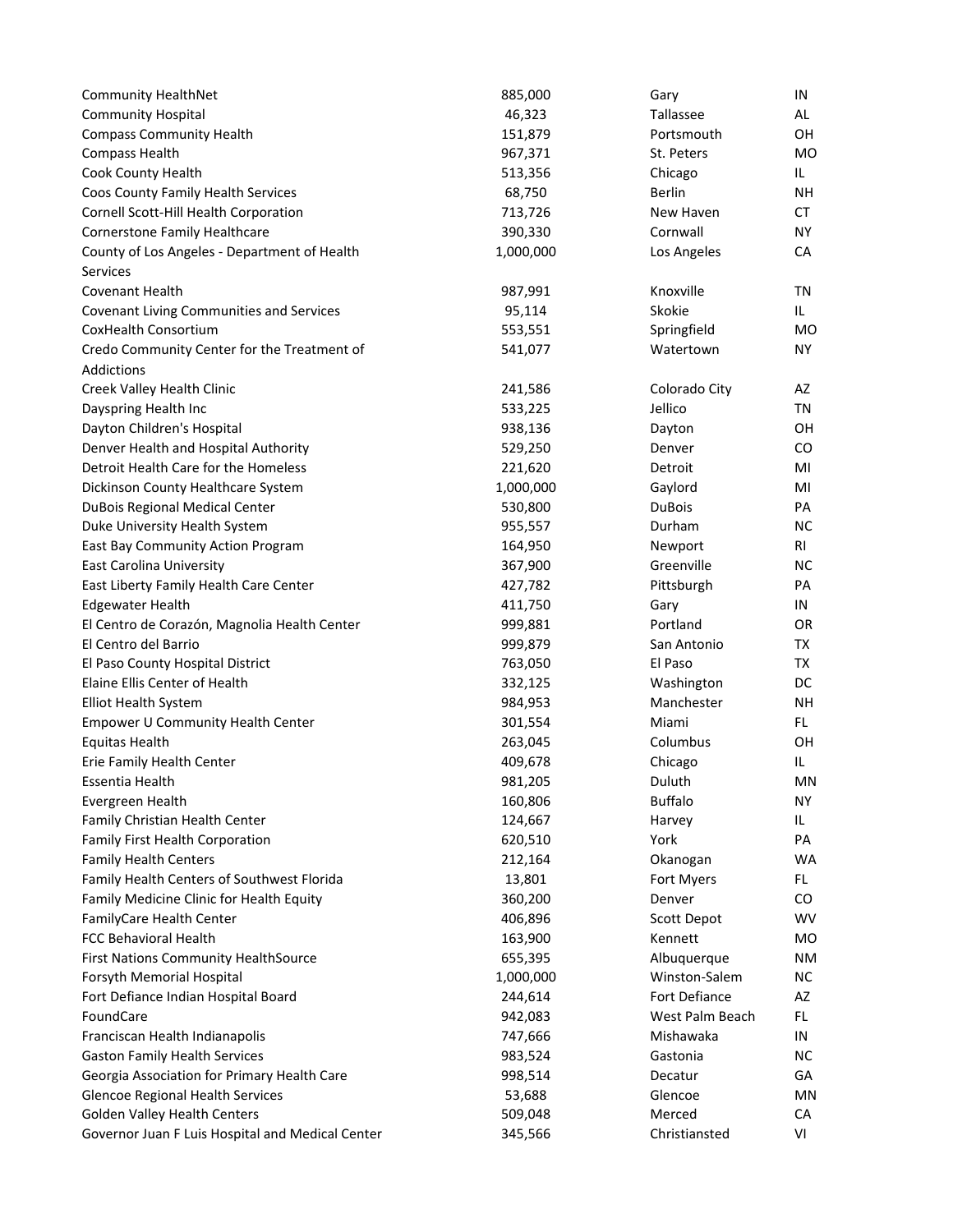| Great Lakes Bay Health Centers                   | 963,947   | Saginaw           | MI        |
|--------------------------------------------------|-----------|-------------------|-----------|
| <b>Great River Medical Center</b>                | 134,645   | Blytheville       | AR        |
| <b>Guam Memorial Hospital Authority</b>          | 722,000   | Tamuning          | GU        |
| Gundersen Lutheran Health System Inc             | 999,909   | La Crosse         | WI        |
| <b>Gunnison Valley Hospital</b>                  | 275,851   | Gunnison          | UT        |
| Hampton Roads Community Health Center            | 195,666   | Portsmouth        | VA        |
| Harbor Care Health and Wellness Center           | 801,768   | Nashua            | <b>NH</b> |
| Health and Hospital Corporation of Marion County | 299,799   | Indianapolis      | IN        |
| Health Care Coalition of Lafayette County        | 285,872   | Lexington         | MO        |
| <b>Health Services</b>                           | 533,072   | Montgomery        | AL        |
| <b>Health West</b>                               | 774,240   | Aberdeen          | ID        |
| <b>HealtHIE Georgia Corporation</b>              | 923,986   | Clayton           | GA        |
| HealthLinc                                       | 362,696   | Valparaiso        | IN        |
| HealthNet                                        | 620,007   | Indianapolis      | IN        |
| HealthNet connect                                | 1,000,000 | West Des Moines   | IA        |
| HealthPoint                                      | 839,091   | Renton            | WA        |
| Heart of Florida Health Center                   | 165,509   | Ocala             | FL.       |
| <b>Heartland Health Centers</b>                  | 460,635   | Chicago           | IL.       |
| Henry County Memorial Hospital                   | 338,511   | <b>New Castle</b> | IN        |
| Herald Christian Health Center                   | 604,854   | Rosemead          | СA        |
| Heritage Behavioral Health Center                | 294,000   | Decatur           | IL.       |
| Heritage Health and Housing                      | 701,277   | New York          | <b>NY</b> |
| High Country Community Health                    | 495,429   | Boone             | <b>NC</b> |
| Highlands Health: Laurel Highlands Free &        | 198,530   | Johnstown         | PA        |
| Charitable Medical Clinic                        |           |                   |           |
| Hill Country MHDD Centers                        | 847,968   | Kerrville         | TX        |
| Hills & Dales General Hospital                   | 684,801   | Cass City         | MI        |
| Hocking Valley Community Hospital                | 410,647   | Logan             | OH        |
| Holyoke Medical Center                           | 795,090   | Holyoke           | МA        |
| Holzer Health System                             | 667,723   | Gallipolis        | OH        |
| Honor Community Health                           | 693,990   | Pontiac           | MI        |
| Horizon Health and Wellness                      | 920,385   | Apache Junction   | AZ        |
| <b>Horizon Health Center</b>                     | 74,100    | Jersey City       | NJ.       |
| Horizon Health Services                          | 697,590   | <b>Buffalo</b>    | <b>NY</b> |
| Houlton Regional Hospital                        | 277,934   | Houlton           | ME        |
| Huntsville Hospital                              | 394,478   | Huntsville        | AL        |
| Hutchinson Regional Medical Center               | 1,000,000 | Hutchinson        | KS        |
| Indiana Regional Medical Center                  | 295,298   | Indiana           | PA        |
| Indiana University Health                        | 908,061   | Indianapolis      | IN        |
| <b>INTEGRIS Health</b>                           | 998,854   | Oklahoma City     | OK        |
| Intermountain Centers for Human Development      | 183,393   | Tucson            | AZ        |
| Jackson Parish Hospital Service                  | 442,144   | Jonesboro         | LA        |
| Kadlec Regional Medical Center                   | 762,420   | Kennewick         | WA        |
| Kaleida Health                                   | 1,000,000 | <b>Buffalo</b>    | <b>NY</b> |
| Kalkaska Memorial Health Center                  | 526,250   | Kalkaska          | MI        |
| Kaweah Delta Health Care District                | 994,003   | Visalia           | СA        |
| Keck Hospital and School of Medicine of USC      | 895,103   | Los Angeles       | CA        |
| Kenosha Community Health Center                  | 988,540   | Kenosha           | WI        |
| Kern County Hospital Authority                   | 600,320   | Bakersfield       | СA        |
| Kettering Medical Center                         | 273,194   | Kettering         | OН        |
| Kirkland Village                                 | 1,000,000 | Dillsburg         | PA        |
| Klickitat County Public Hospital                 | 711,739   | Goldendale        | WA        |
| Kodiak Island Health Care Foundation             | 86,033    | Kodiak            | AK        |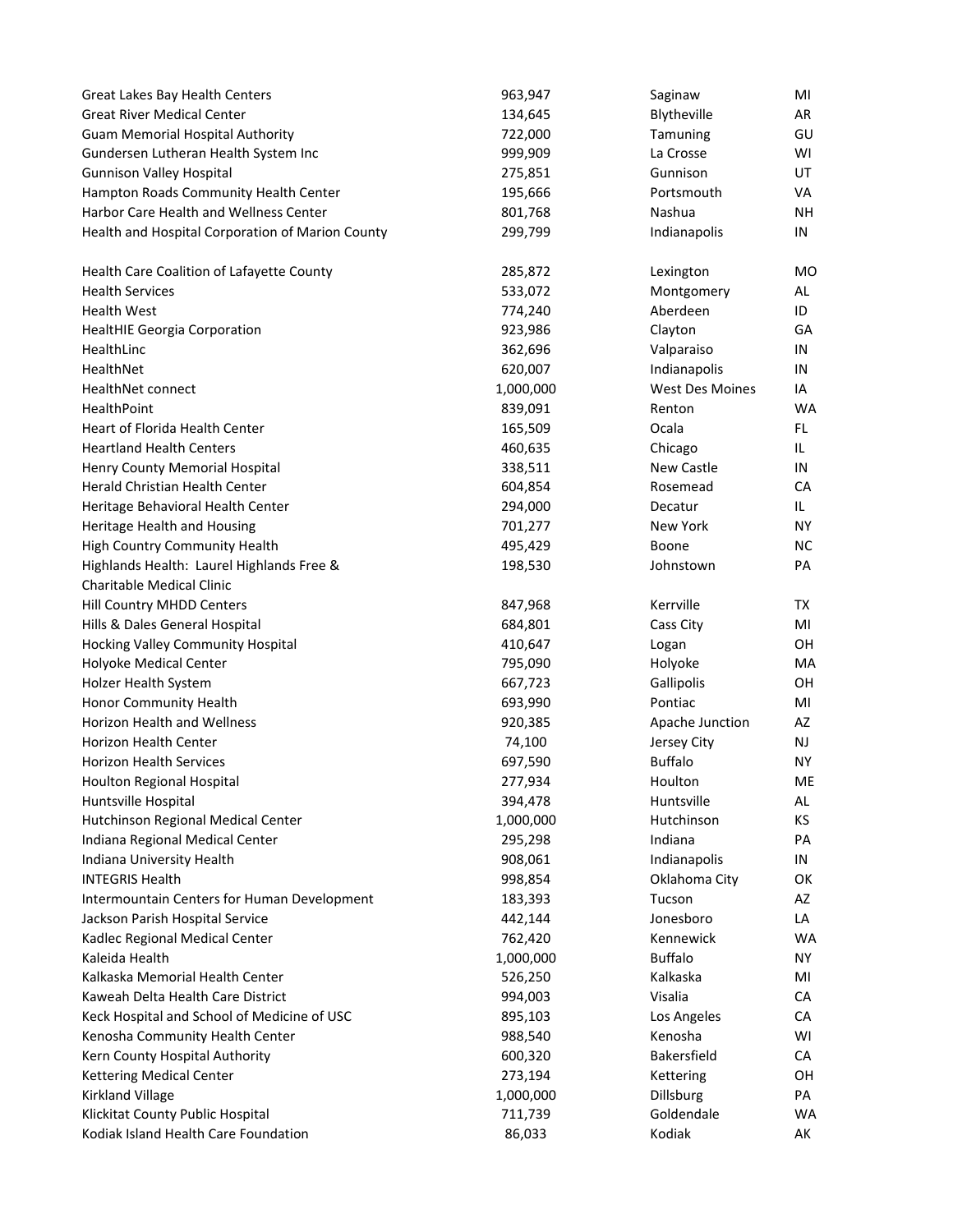| Konza Prairie Community Health Center            | 488,176   | Junction city       | KS        |
|--------------------------------------------------|-----------|---------------------|-----------|
| Kootenai Health                                  | 784,023   | Coeur d'Alene       | ID        |
| La Casa de Salud                                 | 419,875   | Bronx               | <b>NY</b> |
| La Clinica del Valle Family Health Center        | 123,792   | Medford             | <b>OR</b> |
| La Red Health Center                             | 287,766   | Georgetown          | DE        |
| Lakewood Health System                           | 376,200   | <b>Staples</b>      | <b>MN</b> |
| Lakewood Resource and Referral Center            | 999,010   | Lakewood            | NJ        |
| LaSante Health Center Inc                        | 867,684   | Brooklyn            | <b>NY</b> |
| Lawndale Christian Health Center                 | 172,354   | Chicago             | IL.       |
| LBJ Tropical Medical Center                      | 334,519   | Pago Pago           | AS        |
| Lee Memorial Health System                       | 1,000,000 | Fort Myers          | FL.       |
| LifeStream Behavioral Center                     | 338,100   | Leesburg            | FL.       |
| Little Rivers Health care                        | 872,381   | <b>Bradford</b>     | VT        |
| Lone Star Circle of Care                         | 220,477   | Georgetown          | <b>TX</b> |
| Loretto Hospital                                 | 823,600   | Chicago             | IL        |
| Los Angeles Christian Health Centers             | 47,219    | Los Angeles         | CA        |
| Los Angeles Jewish Home for the Aging            | 862,906   | Reseda              | CA        |
| Los Barrios Unidos Community Clinic              | 951,800   | <b>Dallas</b>       | ТX        |
| Louisiana Independent Hospital Network Coalition | 452,758   | <b>Baton Rouge</b>  | LA        |
| Louisiana Primary Care Association               | 890,860   | <b>Baton Rouge</b>  | LA        |
| Lower Umpqua Hospital District                   | 989,628   | Reedsport           | <b>OR</b> |
| Magnolia Regional Health Center                  | 471,885   | Corinth             | <b>MS</b> |
| Maniilaq Health Center                           | 637,869   | Kotzebue            | AK        |
| Maple City Health Care Center                    | 312,073   | Goshen              | IN        |
| Marana Health Center                             | 794,998   | Marana              | AZ        |
| Maricopa County Special Health Care District     | 975,530   | Phoenix             | AZ        |
| <b>Marion General Hospital</b>                   | 716,050   | Marion              | IN        |
| Marlette Regional Hospital                       | 382,730   | Gaylord             | MI        |
| McKenzie County Healthcare Systems               | 194,267   | <b>Watford City</b> | <b>ND</b> |
| McLeod Regional Medical Center of the Pee Dee    | 764,309   | Florence            | SC        |
| <b>MCR Health</b>                                | 1,000,000 | Palmetto            | FL.       |
| Med Centro Healthcare System                     | 909,391   | Ponce               | PR        |
| Medical University of South Carolina             | 607,979   | Charleston          | SC        |
| Memorial Healthcare System                       | 974,968   | Hollywood           | FL        |
| Memorial Hospital of South Bend                  | 116,571   | South Bend          | IN        |
| <b>Mercy Foundation</b>                          | 375,768   | Roseburg            | OR        |
| Mercy Health                                     | 793,788   | St. Louis           | MO        |
| Mercy Health - St. Vincent Medical Center        | 812,876   | Cincinnati          | OH        |
| Mercy Hospital Fort Smith                        | 647,154   | St. Louis           | MO        |
| Mercy Hospital Oklahoma City                     | 776,620   | St. Louis           | MO        |
| Mercy Rockford Health System                     | 1,000,000 | Janesville          | WI        |
| Methodist Healthcare Memphis Hospitals           | 280,212   | Memphis             | TN        |
| Methodist Hospitals - Northlake                  | 1,000,000 | Gary                | IN        |
| Michigan Masonic Home                            | 519,532   | Alma                | MI        |
| Michigan Primary Care Association                | 990,000   | Lansing             | MI        |
| MidMichigan Health                               | 765,175   | Midland             | MI        |
| Mid-State Health Center                          | 198,662   | Plymouth            | <b>NH</b> |
| Minnie Hamilton Health Care Center               | 457,568   | Grantsville         | WV        |
| Mobile County Board of Health                    | 803,979   | Mobile              | AL        |
| Mohawk Valley Health System                      | 697,382   | New Hartford        | <b>NY</b> |
| Monongahela Valley Hospital                      | 498,726   | Monongahela         | PA        |
| Montefiore St. Luke's Cornwall                   | 749,385   | Newburgh            | <b>NY</b> |
|                                                  |           |                     |           |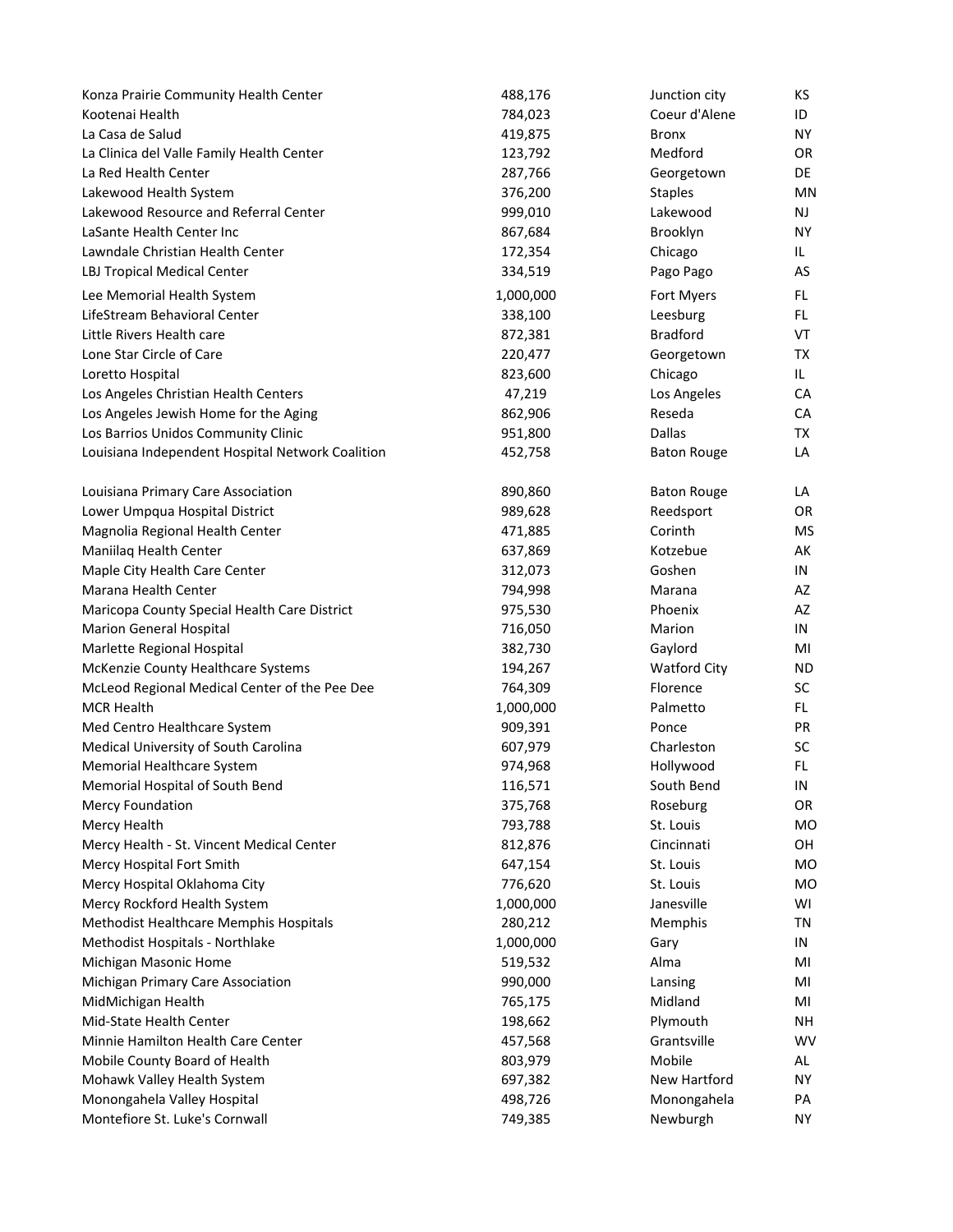| Morehouse Healthcare                             | 907,235   | Atlanta                 | GA        |
|--------------------------------------------------|-----------|-------------------------|-----------|
| Morris Heights Health Center                     | 197,529   | <b>Bronx</b>            | <b>NY</b> |
| Mount Sinai Medical Center                       | 925,208   | Miami Beach             | FL.       |
| Mount Vernon Neighborhood Health Center          | 761,314   | Mount Vernon            | <b>NY</b> |
| Mountain Park Health Center                      | 165,844   | Phoenix                 | AZ        |
| <b>Mountain States Health Alliance</b>           | 994,355   | Johnson City            | ΤN        |
| Multi-Cultural Health Evaluation Delivery System | 80,137    | Erie                    | PА        |
| <b>Munson Healthcare</b>                         | 485,415   | <b>Traverse City</b>    | MI        |
| Na Pu'uwai                                       | 275,000   | Kaunakakai              | HL        |
| Nathan Littauer Hospital                         | 283,254   | Gloversville            | <b>NY</b> |
| Nationwide Children's Hospital                   | 964,076   | Columbus                | OH        |
| Native American Community Health Center          | 416,006   | Phoenix                 | AZ        |
| <b>Navicent Health</b>                           | 549,463   | Macon                   | GA        |
| Nebraska Urban Indian Health Medical Center      | 190,875   | Omaha                   | NE.       |
| Neighborcare Health                              | 823,563   | Seattle                 | <b>WA</b> |
| Neighborhood Health                              | 968,632   | Alexandria              | VA        |
| Neighborhood Health Services Corporation         | 491,308   | Plainfield City         | NJ        |
| Neighborhood Healthcare                          | 998,675   | Escondido               | СA        |
| Nemours Children's Hospital                      | 904,048   | Jacksonville            | FL.       |
| Neosho Memorial Regional Medical Center          | 176,054   | Chanute                 | КS        |
| <b>Nett Lake Health Services</b>                 | 120,306   | Nett Lake               | ΜN        |
| Nevada Health Centers                            | 995,087   | Las Vegas               | <b>NV</b> |
| New Frontier                                     | 134,353   | Fallon                  | <b>NV</b> |
| NEW Health Programs Association                  | 485,048   | Chewelah                | <b>WA</b> |
| North Central Texas Community Health Care Center | 531,156   | Wichita Falls           | TX        |
| North Homes                                      | 233,446   | <b>Grand Rapids</b>     | ΜN        |
| North Miami Center                               | 213,834   | Miami                   | FL.       |
| North Mississippi Medical Center-Tupelo          | 1,000,000 | Tupelo                  | <b>MS</b> |
| North Valley Hospital                            | 92,591    | Tonasket                | <b>WA</b> |
| Northeast Valley Health Corporation              | 341,392   | San Fernando            | CA        |
| Northern Arizona Healthcare                      | 969,884   | Flagstaff               | AZ        |
| Northern Lakes Community Mental Health           | 404,812   | Gaylord                 | MI        |
| Northpointe Behavioral Healthcare                | 37,679    | Gaylord                 | MI        |
| Northwest Buffalo Community Health Care Center   | 479,019   | <b>Buffalo</b>          | <b>NY</b> |
| Northwestern Memorial HealthCare                 | 1,000,000 | Chicago                 | IL.       |
| Norton Healthcare                                | 964,576   | Louisville              | KY        |
| Norton Sound Health Corporation                  | 416,250   | Nome                    | АK        |
| Novant Health                                    | 574,413   | Fort Mill               | <b>SC</b> |
| NSB Health & Social Service Department           | 319,409   | <b>Barrow</b>           | АK        |
| <b>Ochsner Medical Center</b>                    | 999,996   | <b>New Orleans</b>      | LA        |
| Ohio State University Wexner Medical Center and  | 526,613   | Columbus                | OΗ        |
| James Cancer Hospital                            |           |                         |           |
| Okeene Municipal Hospital                        | 221,821   | Okeene                  | OK        |
| <b>Oklahoma Department of Corrections</b>        | 202,692   | Oklahoma City           | OK        |
| One Brooklyn Health System                       | 354,000   | Brooklyn                | <b>NY</b> |
| Oonalaska Wellness Center                        | 79,892    | Anchorage               | АK        |
| Open Door Community Health Centers               | 201,300   | Arcata                  | СA        |
| Orange Blossom Family Health                     | 126,361   | Orlando                 | FL.       |
| OSF HealthCare Consortium                        | 943,645   | Peoria                  | IL        |
| <b>Ossining Open Door</b>                        | 426,039   | Ossining                | ΝY        |
| <b>Palmetto Care Connections</b>                 | 782,575   | Bamberg                 | <b>SC</b> |
| Peak Vista Community Health Centers              | 999,565   | <b>Colorado Springs</b> | CO        |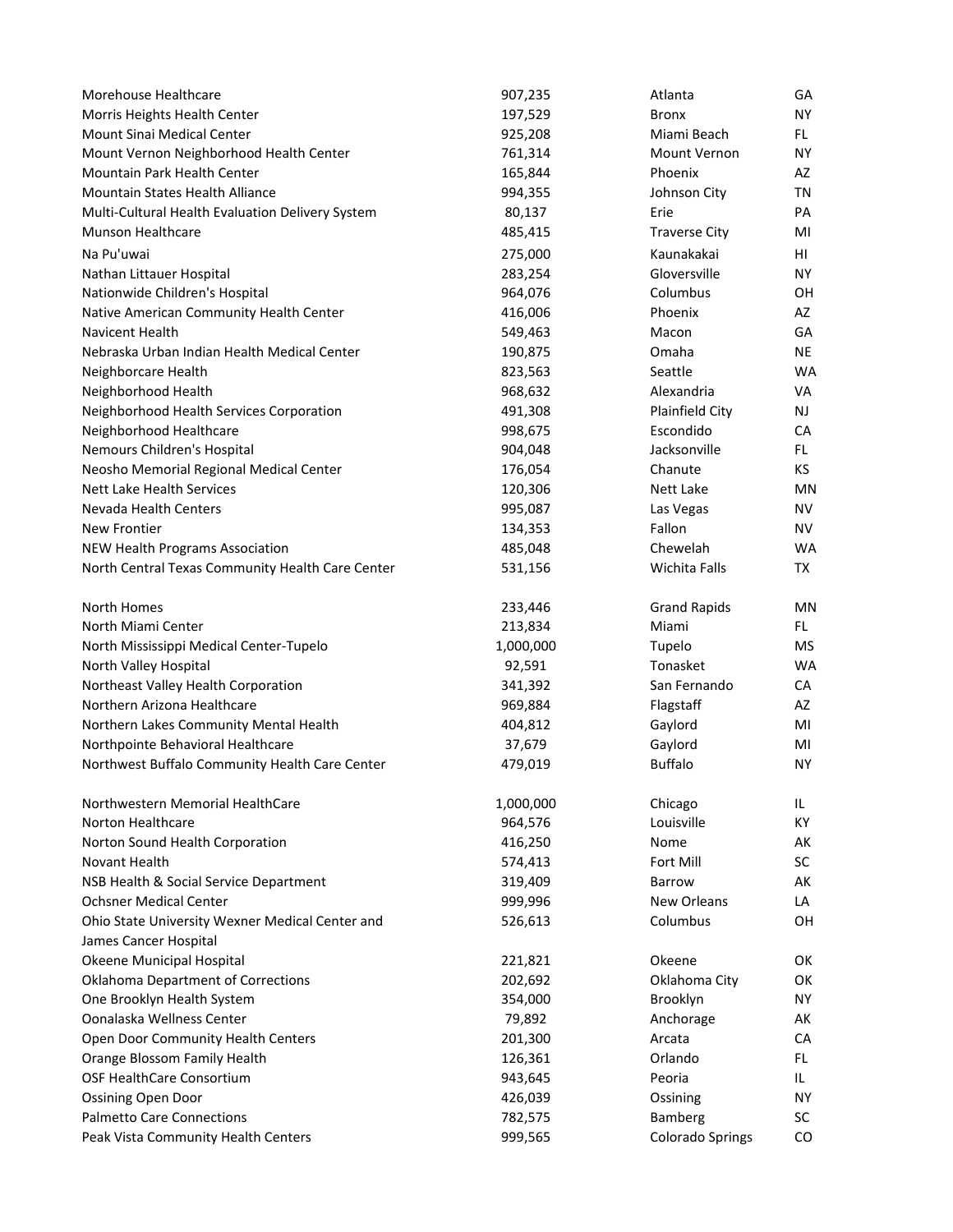| Pediatric and Family Medical Center              | 357,096   | Los Angeles         | СA             |
|--------------------------------------------------|-----------|---------------------|----------------|
| Philadelphia FIGHT                               | 399,184   | Philadelphia        | PA             |
| <b>Piedmont Healthcare</b>                       | 197,789   | Atlanta             | GA             |
| <b>Pillars Community Health</b>                  | 598,504   | La Grange           | IL.            |
| Pine Rest Christian Mental Health Services       | 398,825   | <b>Grand Rapids</b> | MI             |
| Plan de Salud del Valle                          | 433,140   | Fort Lupton         | CO.            |
| Potomac Valley Hospital                          | 70,669    | Keyser              | <b>WV</b>      |
| Premier Community HealthCare Group               | 569,940   | Dade City           | FL.            |
| Premium Health                                   | 29,438    | Brooklyn            | <b>NY</b>      |
| Presbyterian Healthcare Services                 | 625,790   | Albuquerque         | ΝM             |
| Presbyterian Medical Services                    | 357,725   | Santa Fe            | ΝM             |
| Prestera Center for Mental Health Services       | 166,050   | Huntington          | <b>WV</b>      |
| <b>Primary Care Health Services</b>              | 321,183   | Pittsburgh          | PA             |
| Professional Care Services of West TN            | 195,953   | Covington           | ΤN             |
| Project Vida Health Center                       | 384,159   | El Paso             | TX             |
| Providence Community Health Centers              | 898,467   | Providence          | RI             |
| <b>Putnam County Hospital</b>                    | 934,736   | Greencastle         | IN             |
| Red Lake Hospital                                | 291,148   | <b>Red Lake</b>     | MN             |
| <b>Regions Hospital</b>                          | 1,000,000 | Saint Paul          | ΜN             |
| Rehoboth McKinley Christian Health Care Services | 697,179   | Gallup              | ΝM             |
| Ritchie County Primary Care Association          | 960,444   | Harrisville         | <b>WV</b>      |
| Riverwood Healthcare Center                      | 250,488   | Aitkin              | ΜN             |
| Robeson Health Care Corporation                  | 495,633   | Pembroke            | <b>NC</b>      |
| Roper St. Francis Hospital - Berkeley            | 630,678   | Charleston          | <b>SC</b>      |
| Roseland Community Hospital                      | 44,107    | Chicago             | IL.            |
| <b>SAC Health System</b>                         | 540,319   | San Bernardino      | <b>CA</b>      |
| Sacopee Valley Health Center                     | 616,532   | Porter              | ME             |
| Saint Joseph Health System                       | 403,191   | Lexington           | KY.            |
| Saint Josephs Hospital, Yonkers                  | 927,213   | Yonkers             | NY.            |
| Samaritan Healthcare                             | 425,449   | Moses Lake          | <b>WA</b>      |
| San Ysidro Health                                | 1,000,000 | San Diego           | СA             |
| Sanford Health                                   | 967,439   | Sioux Falls         | SD             |
| <b>Scheurer Health</b>                           | 161,488   | Pigeon              | MI             |
| Scioto Paint Valley Mental Health Center         | 400,712   | Chillicothe         | OH             |
| Seattle Children's Hospital                      | 1,000,000 | Seattle             | <b>WA</b>      |
| Shands Jacksonville Medical Center               | 470,553   | Jacksonville        | FL.            |
| Shawnee Christian Healthcare Center              | 320,808   | Louisville          | KY             |
| Shenandoah Medical Center                        | 946,100   | Shenandoah          | IA             |
| <b>Shore Memorial Hospital</b>                   | 770,000   | <b>Somers Point</b> | NJ             |
| Sinai Health System                              | 1,000,000 | Chicago             | IL.            |
| Siouxland Community Health Center                | 977,978   | Sioux City          | IA             |
| Skagit Regional Health                           | 38,515    | Mount Vernon        | WA             |
| Sky Lakes Medical Center Foundation              | 226,092   | Klamath Falls       | OR             |
| South Boston Community Health Center             | 45,557    | South Boston        | MA             |
| Southeast                                        | 51,733    | Columbus            | OH             |
| SouthEast Alaska Regional Health Consortium      | 804,092   | Juneau              | AK             |
| Southern Illinois University School of Medicine  | 967,430   | Springfield         | IL.            |
| Sparrow Health System                            | 586,375   | Lansing             | MI             |
| Spartanburg Regional Health Services District    | 152,230   | Spartanburg         | SC             |
| Speare Memorial Hospital                         | 307,324   | Plymouth            | NΗ             |
| <b>SSM Health</b>                                | 914,400   | Saint Louis         | M <sub>O</sub> |
| St. Anthony Hospital                             | 997,597   | Centennial          | CO.            |
| St. Barnabas Hospital                            | 998,624   | <b>Bronx</b>        | NY.            |
| St. Bernards Healthcare                          | 547,270   | Jonesboro           | AR             |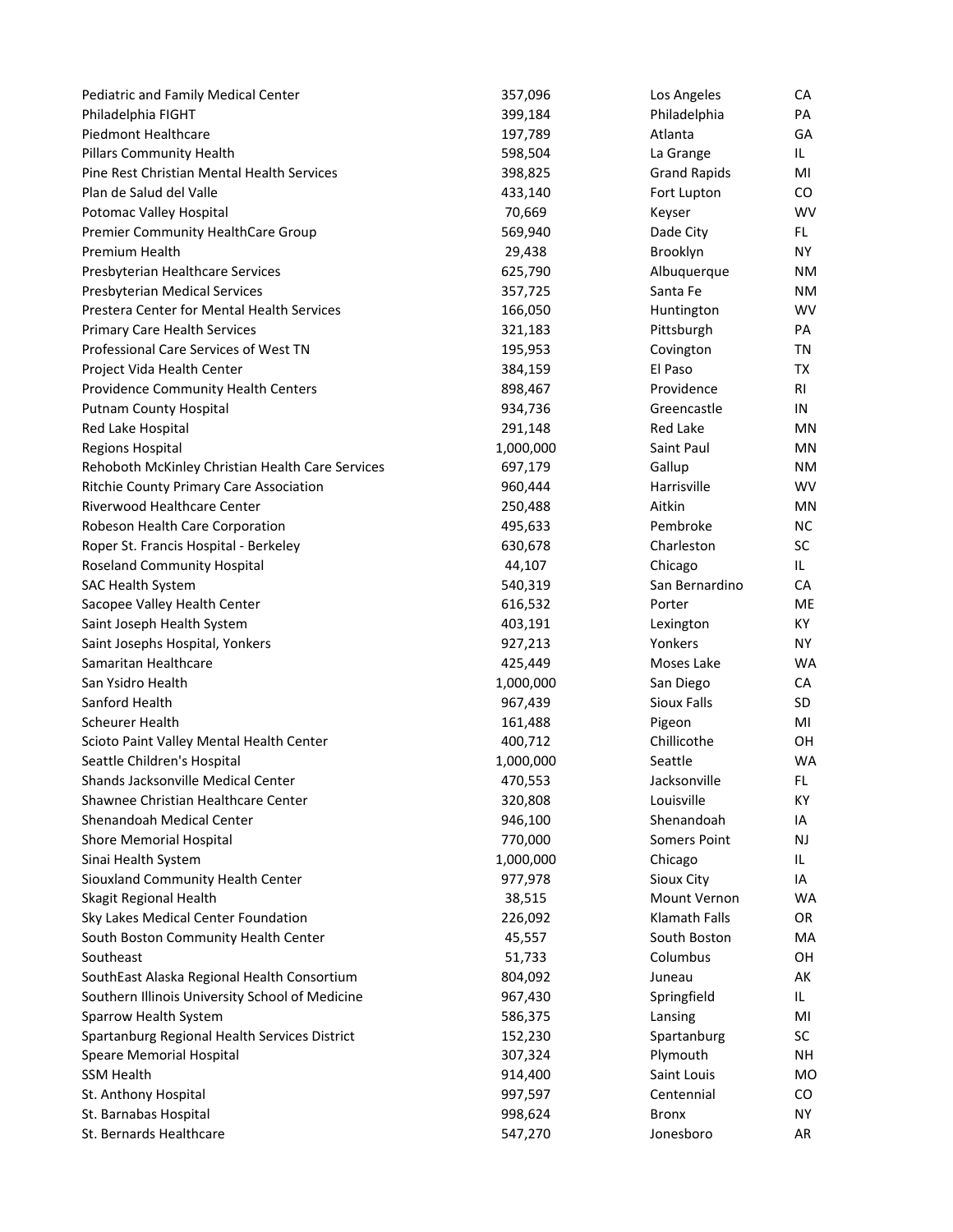| St. Claire Medical Center                              | 308,894   | Morehead             | KY        |
|--------------------------------------------------------|-----------|----------------------|-----------|
| St. Croix Regional Medical Center                      | 437,475   | St. Croix Falls      | WI        |
| St. Elizabeth Medical Center                           | 949,340   | Edgewood             | KY        |
| St. Francis Hospital                                   | 853,062   | Cincinnati           | OН        |
| St. John's Episcopal Hospital                          | 372,744   | Far Rockaway         | <b>NY</b> |
| St. Joseph Mercy Oakland                               | 306,927   | Livonia              | MI        |
| St. Joseph's Hospital                                  | 416,403   | Clearwater           | FL.       |
| St. Luke Community Healthcare                          | 251,610   | Ronan                | МT        |
| St. Luke's Health System                               | 699,816   | <b>Boise</b>         | ID        |
| St. Luke's Hospital                                    | 796,010   | Bethlehem            | PA        |
| St. Luke's Hospital                                    | 1,000,000 | New Bedford          | MA        |
| St. Mary's Health Wagon                                | 40,800    | Wise                 | VA        |
| <b>Summit Community Care Clinic</b>                    | 143,495   | Frisco               | CO        |
| Summit Pacific Medical Center                          | 977,994   | Elma                 | <b>WA</b> |
| Sun Life Family Health Center                          | 907,887   | Casa Grande          | AZ        |
| Sunset Park Health Council Inc                         | 1,000,000 | Brooklyn             | <b>NY</b> |
| SUNY Health Science Center at Brooklyn                 | 945,421   | Brooklyn             | <b>NY</b> |
| <b>Swope Health Services</b>                           | 843,387   | Kansas City          | <b>MO</b> |
| Tafuna Family Health Center                            | 187,297   | Pago Pago            | AS        |
| Talbert House Health Center                            | 153,208   | Middletown           | OH        |
| Tampa Family Health Centers                            | 657,250   | Tampa                | FL        |
| Tampa General Hospital                                 | 1,000,000 | Tampa                | FL        |
| <b>TCA Health</b>                                      | 99,574    | Chicago              | IL.       |
| <b>Tessie Cleveland Community Services Corporation</b> | 394,142   | Los Angeles          | CA        |
| The Asian Human Services Family Health Center          | 400,725   | Chicago              | IL        |
| The Brighter Beginnings Richmond Family Health         | 1,000,000 | Philadelphia         | PA        |
| Clinic                                                 |           |                      |           |
| The C.W. Williams Community Health Center              | 312,399   | Charlotte            | <b>NC</b> |
| The Center for Family and Child Enrichment             | 78,204    | Miami Gardens        | FL.       |
| The Guthrie Clinic                                     | 949,721   | Sayre                | PA        |
| The Jamaica Hospital                                   | 925,912   | Jamaica              | <b>NY</b> |
| The Medical Center at Bowling Green                    | 100,325   | <b>Bowling Green</b> | KY        |
| The North Central Family Medical Center                | 269,050   | Rock Hill            | SC        |
| The Queen's Medical Center - Punchbowl                 | 924,603   | Honolulu             | HI        |
| The University of Kansas Hospital Authority            | 659,146   | Westwood             | ΚS        |
| The University of Vermont Medical Center               | 606,998   | Burlington           | VT        |
| (UVMMC)                                                |           |                      |           |
| The Village Health Center                              | 261,458   | San Diego            | CA        |
| The Wright Center Medical Group                        | 491,814   | Scranton             | PA        |
| ThedaCare                                              | 728,429   | Neenah               | WI        |
| <b>Trinitas Regional Medical Center</b>                | 639,832   | Elizabeth            | NJ        |
| Tuba City Regional Health Care Corporation             | 266,946   | Tuba City            | AZ        |
| Union Community Health Center                          | 999,075   | <b>Bronx</b>         | <b>NY</b> |
| <b>Union Hospital</b>                                  | 173,450   | <b>Terre Haute</b>   | IN        |
| <b>United Community Family Services</b>                | 946,016   | Norwich              | CT        |
| United Health Services Hospitals                       | 562,116   | Vestal               | <b>NY</b> |
| University Hospitals Cleveland Medical Center          | 999,015   | Cleveland            | OH        |
| University Medical Center Management Corporation       | 996,376   | New Orleans          | LA        |
|                                                        |           |                      |           |
| University of Arkansas for Medical Sciences            | 982,589   | Little Rock          | AR        |
| University of Cincinnati Medical Center                | 1,000,000 | Cincinnati           | OH        |
| University of Colorado Hospital Authority              | 779,447   | Aurora               | CO        |
| University of Colorado School of Medicine              | 691,230   | Aurora               | CO        |